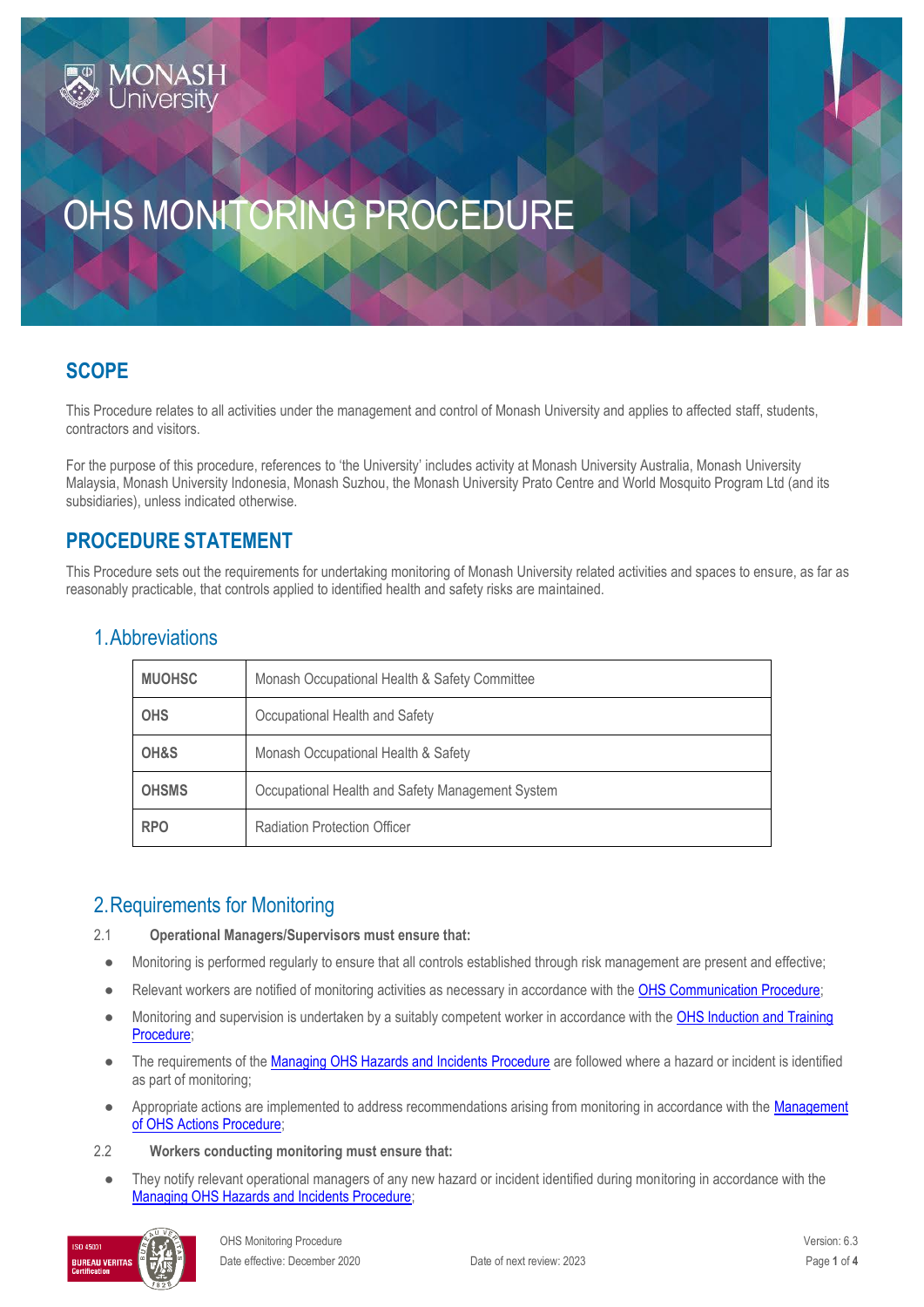- Any equipment used to take measurements as part of monitoring is calibrated to a standard commensurate to the level of the risk or to satisfy any legislative obligation;
- Reasonable steps are taken so that information and measurements have been verified as being accurate;
- Records of monitoring are kept in accordance with th[e OHS Records Management Procedure.](https://publicpolicydms.monash.edu/Monash/documents/1935642)

## 3.OHS Monitoring Programs

- 3.1 **Occupational Health and Safety Management System (OHSMS) Management Review**
	- 3.1.1 The OHSMS must be regularly reviewed in accordance with the **OHSMS Management Review Procedure**. This includes the requirement to conduct annual OHSMS self-assessments.
- 3.2 **Monitoring Work Areas**
	- 3.2.1 Work Areas must be regularly inspected in accordance with the OHS Management of Work Areas Procedure. This includes the requirement to conduct OHS Workplace Inspections.

#### 3.3 **OHSMS Audits**

3.3.1 Audits are governed by the **OHS Management System Audit Procedure**.

#### 3.4 **Health Surveillance**

3.4.1 Health surveillance is governed by the [Health Surveillance Procedure.](https://publicpolicydms.monash.edu/Monash/documents/1935612)

#### 3.5 **Prescribed Activities**

3.5.1 Prescribed activities are governed by the **OHS Prescribed Activities and Permit to Work Procedure**.

#### 3.6 **Essential Services and Life Safety Measures**

3.6.1 Essential Services and Life Safety Measures must be monitored in accordance with the OHS Management of Work Areas Procedure.

#### 3.7 **Evacuation drills**

3.7.1 Evacuation drills/Emergency response exercises are governed by the [Emergency Management Procedure.](https://publicpolicydms.monash.edu/Monash/documents/1935608)

#### 3.8 **OHSMS requirements monitoring**

3.8.1 The requirements placed upon the OHSMS related legal and other obligations are incorporated into the OHSMS where warranted through th[e OHS Legal and Other External Requirements Procedure.](https://publicpolicydms.monash.edu/Monash/documents/1935629)

## 4.Responsibility for Implementation

4.1 It is the responsibility of the Health, Safety and Wellbeing Manager to ensure that this procedure is implemented

### 5.Records

5.1 Records must be kept as specified by each relevant procedure.

## **DEFINITIONS**

A comprehensive list of definitions is provided in the [Definitions tool.](http://www.monash.edu/__data/assets/pdf_file/0018/113742/ohs-document-definitions.pdf) Definitions specific to this procedure are provided below.

| <b>Key word</b>             | <b>Definition</b>                                                                                                                                                                   |
|-----------------------------|-------------------------------------------------------------------------------------------------------------------------------------------------------------------------------------|
| <b>Essential Services</b>   | Services as described by a qualified building surveyor, by whomsoever rendered, that the interruption<br>of which would endanger the life, health or personal safety of any person. |
| <b>Life Safety Measures</b> | Services as determined by the Manager, OH&S, by whomsoever rendered, that the interruption of<br>which would endanger the life, health or personal safety of any person.            |
| <b>Workers</b>              | Person performing work or work-related activities that are under the control of Monash University.                                                                                  |

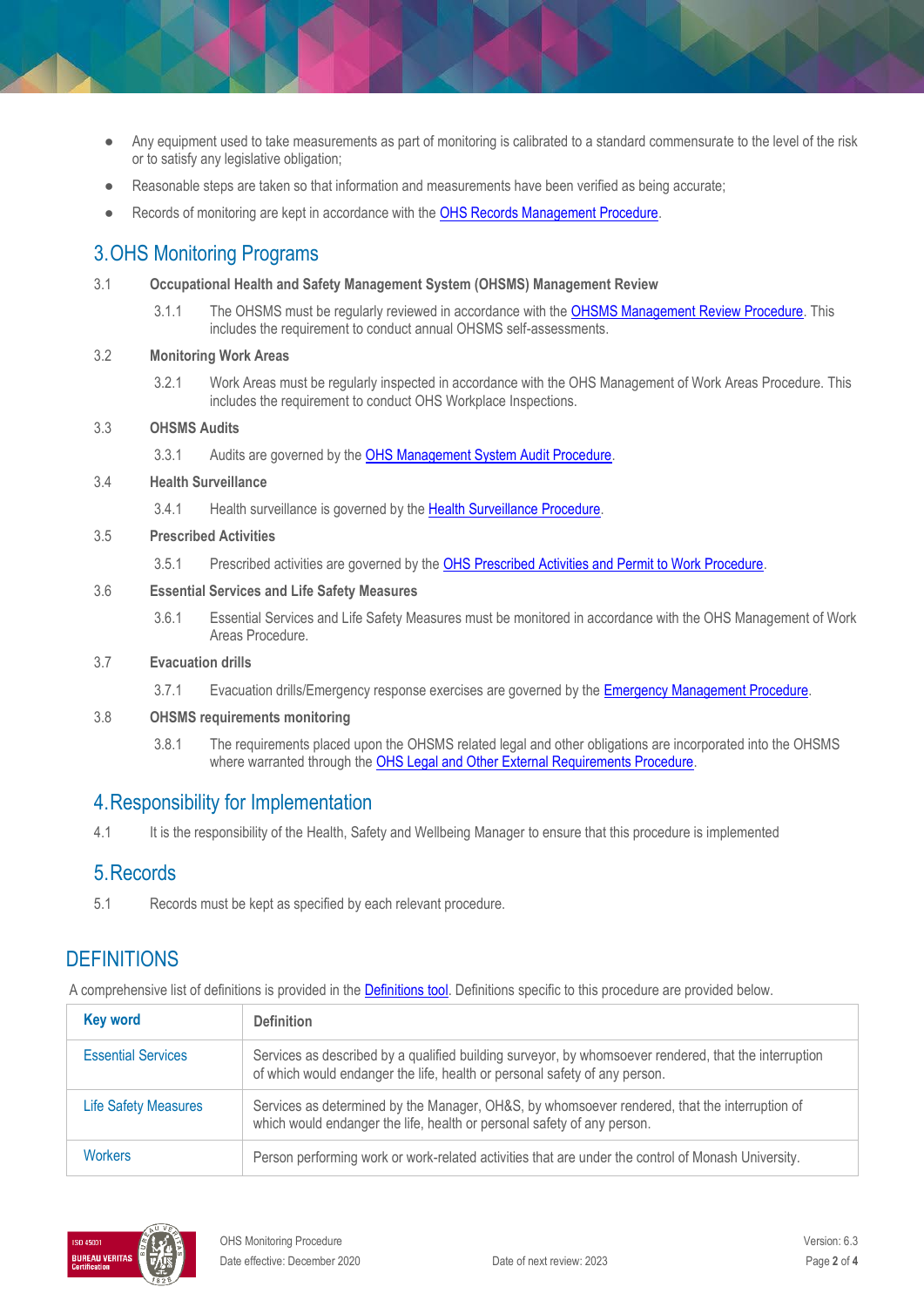| Operational<br>Manager/Supervisor | A worker assigned to manage a set of activities grouped around an operational requirement (e.g. lab<br>manager, event manager, course convener).                                                        |
|-----------------------------------|---------------------------------------------------------------------------------------------------------------------------------------------------------------------------------------------------------|
| <b>OHS Monitoring</b>             | A systematic process of observing how activities are being performed and assessing whether this is<br>consistent with documented OHS risk management practices, standards and legislative requirements. |
| <b>Direct Supervision</b>         | The act of monitoring the activities being performed by workers and taking steps, where necessary, to<br>ensure the safety of all potentially affected people.                                          |
| Acceptable level of risk          | A level of risk that under the circumstances, is reasonably practicable to accept.                                                                                                                      |
| Occupied workplaces               | Areas where work in relation to Monash University is regularly conducted.                                                                                                                               |

## **GOVERNANCE**

| <b>Parent policy</b>         | <b>OHS&amp;W Policy</b>                                          |  |
|------------------------------|------------------------------------------------------------------|--|
| <b>Supporting procedures</b> | <b>Emergency Management Procedure</b>                            |  |
|                              | <b>Health Surveillance Procedure</b>                             |  |
|                              | Management of OHS Actions Procedure                              |  |
|                              | <b>Managing OHS Hazards and Incidents Procedure</b>              |  |
|                              | <b>OHS Communication Procedure</b>                               |  |
|                              | <b>OHS Induction and Training Procedure</b>                      |  |
|                              | OHS Legal and Other External Requirements Procedure              |  |
|                              | <b>OHS Management System Audit Procedure</b>                     |  |
|                              | <b>OHSMS Management Review Procedure</b>                         |  |
|                              | OHS Prescribed Activities and Permit to Work Procedure           |  |
|                              | <b>OHS Records Management Procedure</b>                          |  |
| <b>Supporting schedules</b>  | N/A                                                              |  |
| <b>Associated procedures</b> | <b>Australian and International Standards</b>                    |  |
|                              | ISO 45001:2018 Occupational Health and Safety Management Systems |  |
| <b>Related legislation</b>   | Occupational Health and Safety Act 2004 (Vic)                    |  |
|                              | Occupational Health and Safety Regulations 2017 (Vic)            |  |
| Category                     | Operational                                                      |  |
| Approval                     | Chief Operating Officer & Senior Vice-President                  |  |
|                              | 1 December 2020                                                  |  |
| Endorsement                  | Monash University OHS Committee                                  |  |
|                              | 17 November 2020                                                 |  |
| Procedure owner              | Health, Safety and Wellbeing Manager                             |  |
| Date effective               | December 2020                                                    |  |
| <b>Review date</b>           | 2023                                                             |  |
| Version                      | 6.3 (Minor amendments effective 17 December 2021)                |  |
| <b>Content enquiries</b>     | ohshelpline@monash.edu                                           |  |